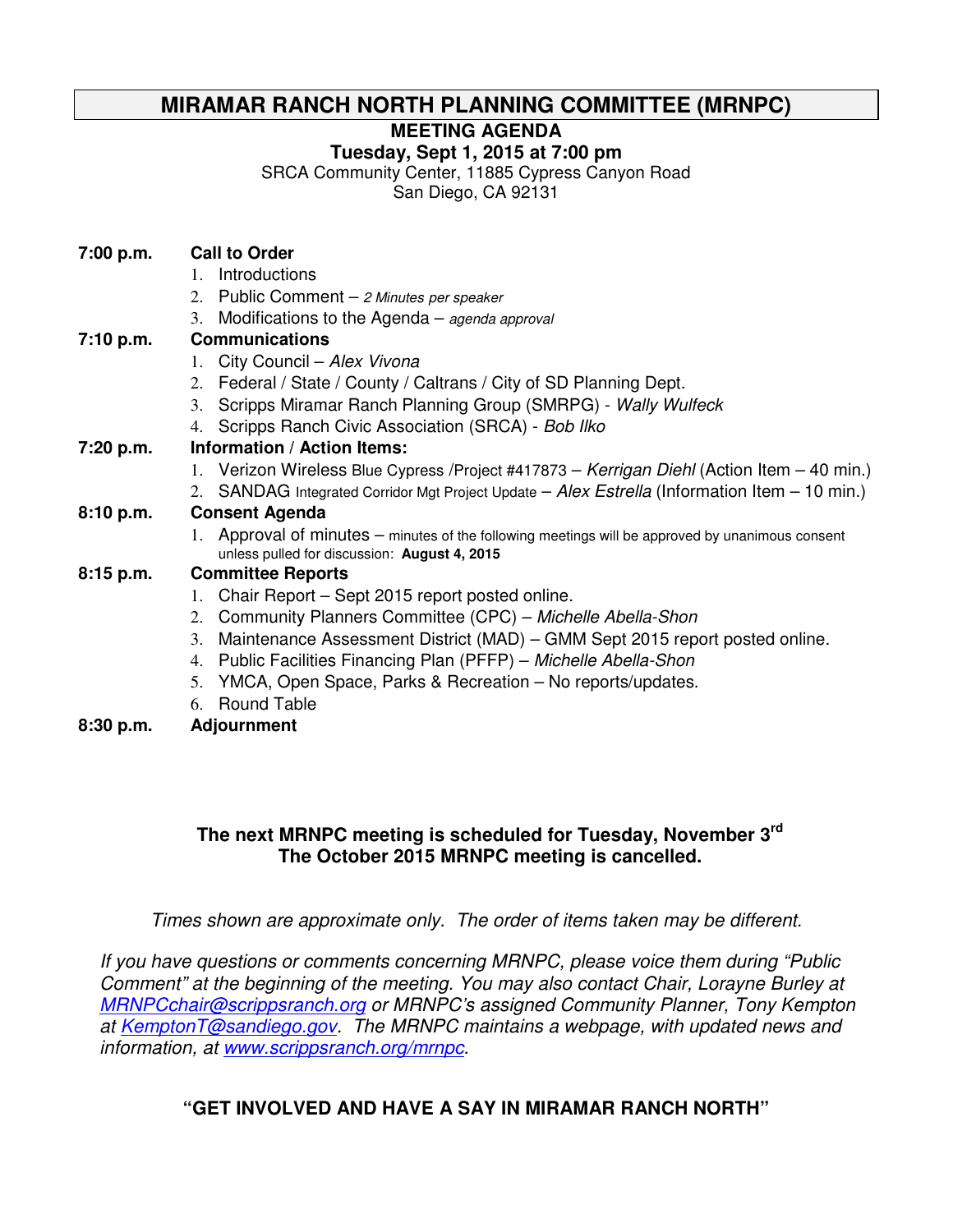# MRNPC Chair's Report for September 2015

On the agenda this month we have:

#### (#1) Verizon Wireless Blue Cypress/Project #417873 – (Action item)

This item is a continuation from the August 2015 agenda. The City has requested an advisory recommendation on a Conditional Use Permit (CUP), process 3, for a Wireless Communication Facility (WCF), at 11640 Spring Canyon Road (Fire Station #37), consisting of concealed tower antennas and an above ground equipment enclosure. The concealed antennas will be enclosed in the fire station tower/copula and equipment enclosure would be located on the northwest corner of Fire Station #37 property. Supporting documents and drawings are posted on the MRNPC webpage at: https://www.scrippsranch.org/committees/advisory-committees/mrnpc.html

#### (#2) SANDAG Integrated Corridor Management Project Update – (Information item)

Alex Estrella, SANDAG Community Outreach Coordinator, will present.

SANDAG (San Diego Association of Governments) will provide a brief presentation on the Integrated Corridor Management (ICM) Project and possible impacts/detours on surface streets in the vicinity of the Scripps Poway Parkway & I-15 freeway. SANDAG ICM project info can be found at: http://www.sandag.org/index.asp?projectid=429&fuseaction=projects.detail

#### On the Consent Agenda:

### 1. Approval of August 4, 2015 minutes

The minutes will be circulated among the members as a PDF document prior to the meeting via email. An opportunity to request corrections will be made in the meeting. Should no such requests be made, the Chair will deem the minutes adopted by unanimous consent.

### In other news/topics:

### 1. MedImpact/ Sudberry / Watermark Project

The MedImpact and Watermark Projects are the land development sites, at the southeast corner of Scripps Poway Parkway/Mercy Road and I-15. Current estimate for start of construction on the MedImpact office building and parking structure construction to start is to be determined (TBD). Watermark construction is TBD. Recent query has suggested that project plans may be changed. Any changes to the plan will be presented to the CPG for review.

### 2. Administration News

(a) MRNPC meets eight times during the year. The meeting schedule is: January-Dark, Feb, March, April-Dark, May, June, July-Dark, Aug, Sept, Oct-Dark, Nov, Dec.

(b) CPG Budget Reimbursements - City requested a "City Vendor" designate from each CPG to claim up to \$500 in reimbursement expenses for CPG costs. Michelle Abella-Shon is the designated city vendor for MRNPC.

(c) MRN new membership. Any resident who owns property or a business within the Miramar Ranch North boundaries is eligible for election to the planning group. There is membership information posted online at the MRN webpage.

(d) CPG Training Opportunities: CPG 2015 Workshop Schedule is available at:

http://www.sandiego.gov/planning/news/pdf/cowworkshop09.pdf

Sept 28<sup>th</sup> => Development Services Department "What to Know When Reviewing Projects/ Public Projects" Oct 29<sup>th</sup> => Code Enforcement Division of Development Services Department Training